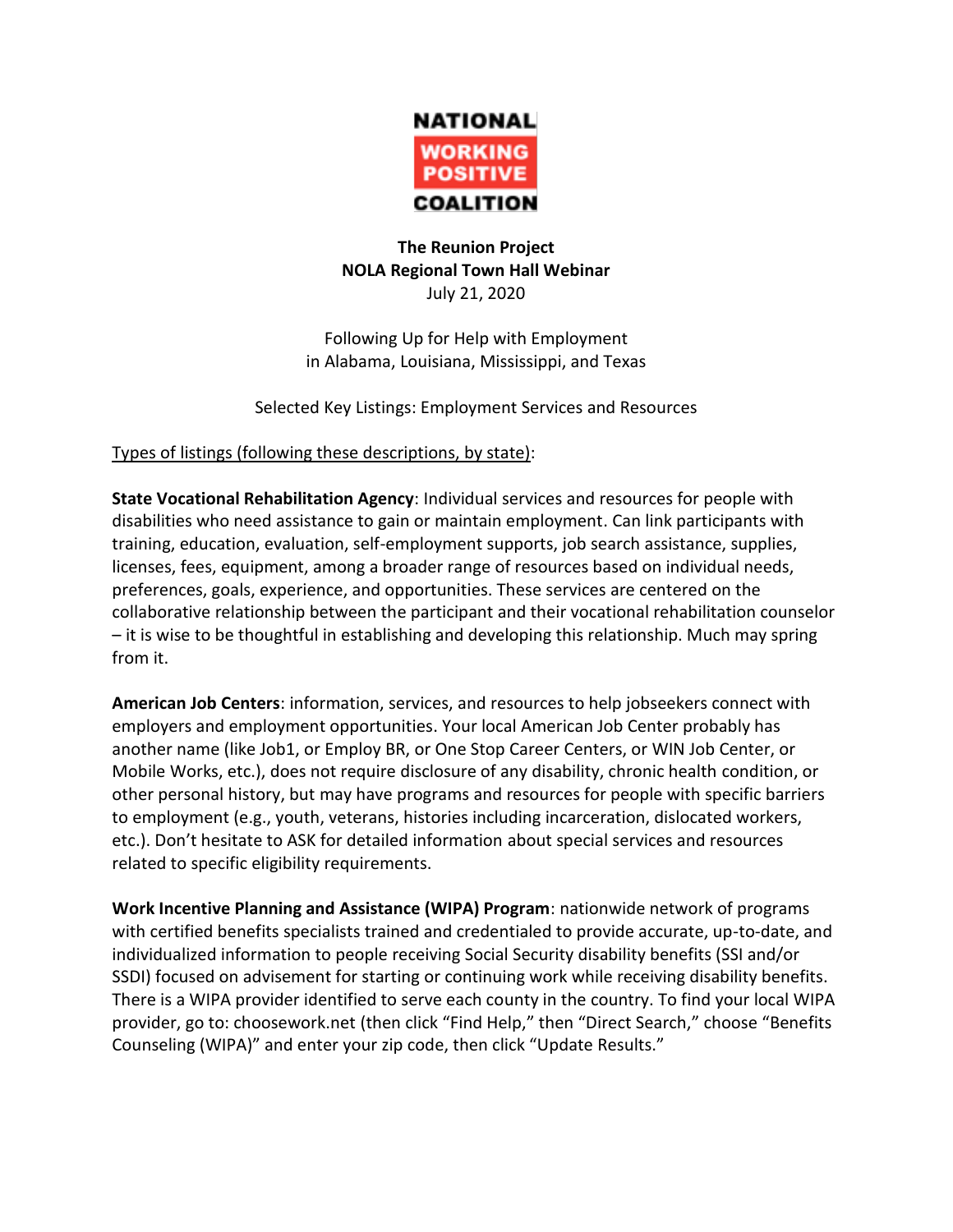**Small Business Administration (SBA):** federal agency with a network of state and local offices providing assistance to those who're starting or strengthening small businesses. Associated programs include the Small Business Development Centers, Women's Business Centers, SCORE, and Veteran Business Outreach Centers.

For the national SBA Learning Center and Business Guide, go to: sba.gov Find local SBA offices at: sba.gov/local-assistance/find

# **Alabama**

State Vocational Rehabilitation Agency: **Vocational Rehabilitation Service (VRS)** - Alabama Department of Rehabilitation Services <http://www.rehab.alabama.gov/services/vr>

Find your local Alabama Vocational Rehabilitation Service (VRS) office: <http://www.rehab.alabama.gov/documents/office/adrs%20locations%2007072020.pdf> (note: the Vocational Rehabilitation Service local office listings begin on the 3<sup>rd</sup> page, listed alphabetically by community)

Work Incentive Planning and Assistance (WIPA) Program: Alabama Department of Rehabilitation Service Phone: 1-800-441-7604 <http://www.rehab.alabama.gov/documents/office/adrs%20locations%2007072020.pdf>

American Job Centers: **AlabamaWorks** <https://alabamaworks.com/resources/>

American Job Centers – find your local American Job Center location: <https://alabamaworks.com/map/>

## **Louisiana**

Community-based HIV Employment Programs: **Getting To Work/HOPWA – Open Health Care Clinic, Baton Rouge** Phone: 1-225-655-6422 <https://www.ohcc.org/social-services>

State Vocational Rehabilitation Agency: **Louisiana Rehabilitation Services (LRS) – Vocational Rehabilitation Program** Phone: 1-800-737-2958 [http://www.laworks.net/WorkforceDev/LRS/LRS\\_Rehabilitation.asp](http://www.laworks.net/WorkforceDev/LRS/LRS_Rehabilitation.asp) Find your local district office: [http://www.laworks.net/WorkforceDev/LRS/LRS\\_RegionalOffices.asp](http://www.laworks.net/WorkforceDev/LRS/LRS_RegionalOffices.asp)

Work Incentive Planning and Assistance (WIPA) Programs: *South Louisiana:*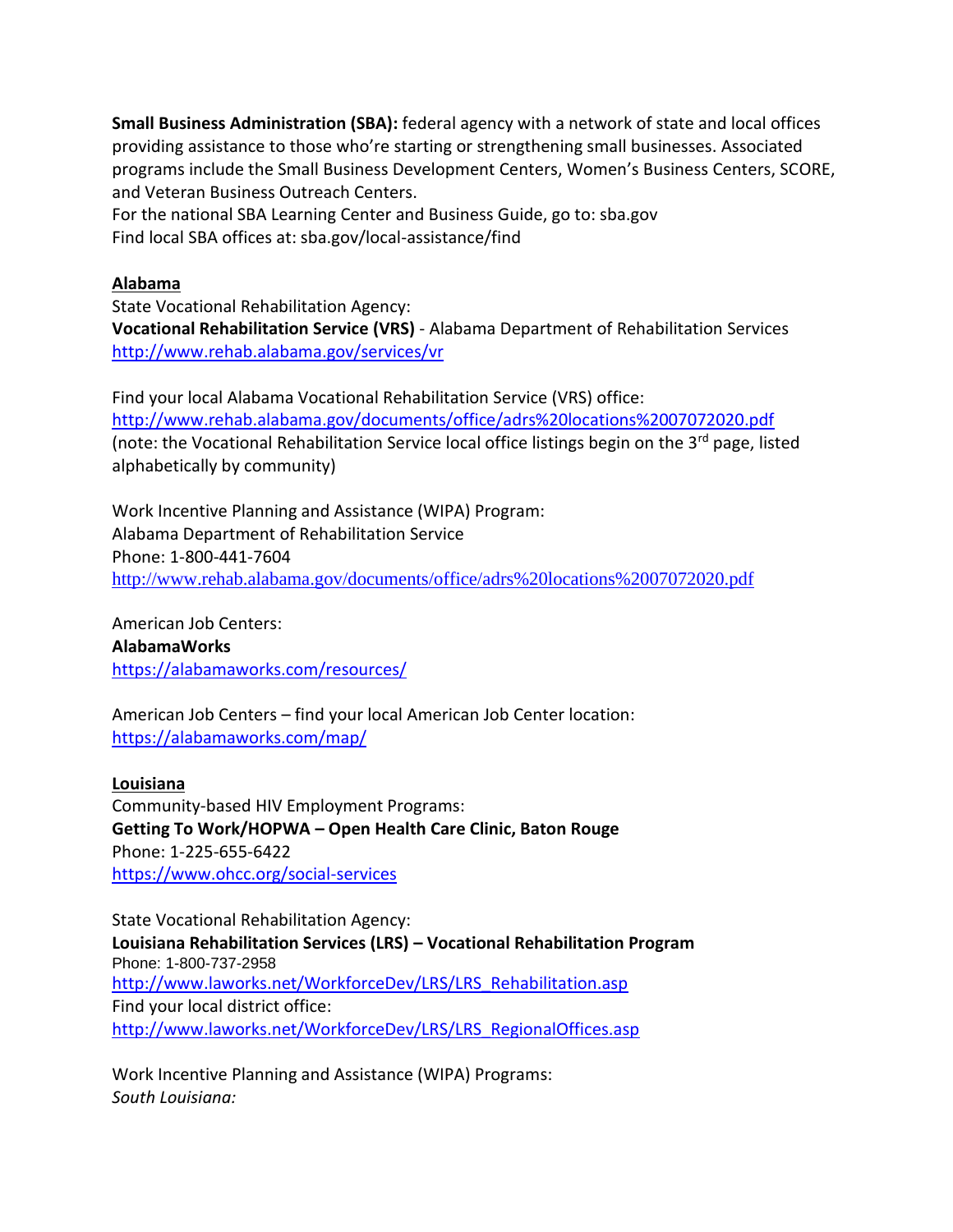#### **Disability Rights Louisiana WIPA**

Phone: 1-855-877-8599

<https://disabilityrightsla.org/how-we-can-help/wipa-work-incentives-planning-assistance/>

Parishes covered by DRLA throughout South Louisiana include: Acadia, Ascension, Assumption, Cameron, Jefferson, Lafourche, Iberia, Iberville, Lafayette, Livingston, Many, Orleans, Plaquemines, St. Bernard, St. Charles, St. Helena, St. James, St. John the Baptist, St. Martin, St. Mary, St. Tammany, Tangipahoa, Terrebonne, Union, Vermillion, & Washington

#### *North Louisiana:*

## **Louisiana Benefits Planning Services - LSU Human Development Center WIPA** Phone: 1-855-886-5123

### [https://www.hdc.lsuhsc.edu/labps](https://www.hdc.lsuhsc.edu/labps/)

Parishes covered by **Louisiana Benefits Planning Services** include: Allen, Avoyelles, Beauregard, Bienville, Bossier, Caddo, Calcasieu, Caldwell, Catahoula, Claiborne, Concordia, De Soto, East Baton Rouge, East Carroll, East Feliciana, Evangeline, Franklin, Grant, Jackson, Jeff Davis, LaSalle, Lincoln, Madison, Morehouse, Natchitoches, Ouachita, Pointe Coupee, Rapides, Red River, Richland, Sabine, St. Landry, Tensas, Vernon, Webster, West Baton Rouge, West Carroll, West Feliciana, & Winn

American Job Centers – find your local American Job Center location: [http://www.laworks.net/Downloads/WFD/AJC\\_Contacts.pdf](http://www.laworks.net/Downloads/WFD/AJC_Contacts.pdf)

## **Mississippi**

State Vocational Rehabilitation Agency: **Mississippi Department of Rehabilitation Services** <https://www.mdrs.ms.gov/Pages/FAQs.aspx#01> Phone: 1-800-443-1000

Find your local district office: <https://www.mdrs.ms.gov/About/Pages/Location-Finder.aspx> Phone: 1-800-443-1000

Work Incentive Planning and Assistance (WIPA) Program: **Mississippi Partners for Informed Choice** 1-866-968-7842 <https://www.mdrs.ms.gov/Publications/Brochures/MPIC-Bifold.pdf>

American Job Centers – find your local American Job Center location: <https://mdes.ms.gov/win-job-centers/> <https://mdes.ms.gov/i-need-a-job/job-searching-resources/e-win-access-points/>

## **Texas**

Community-based HIV Employment Programs: **Project Good Hope – Goodwill Houston**